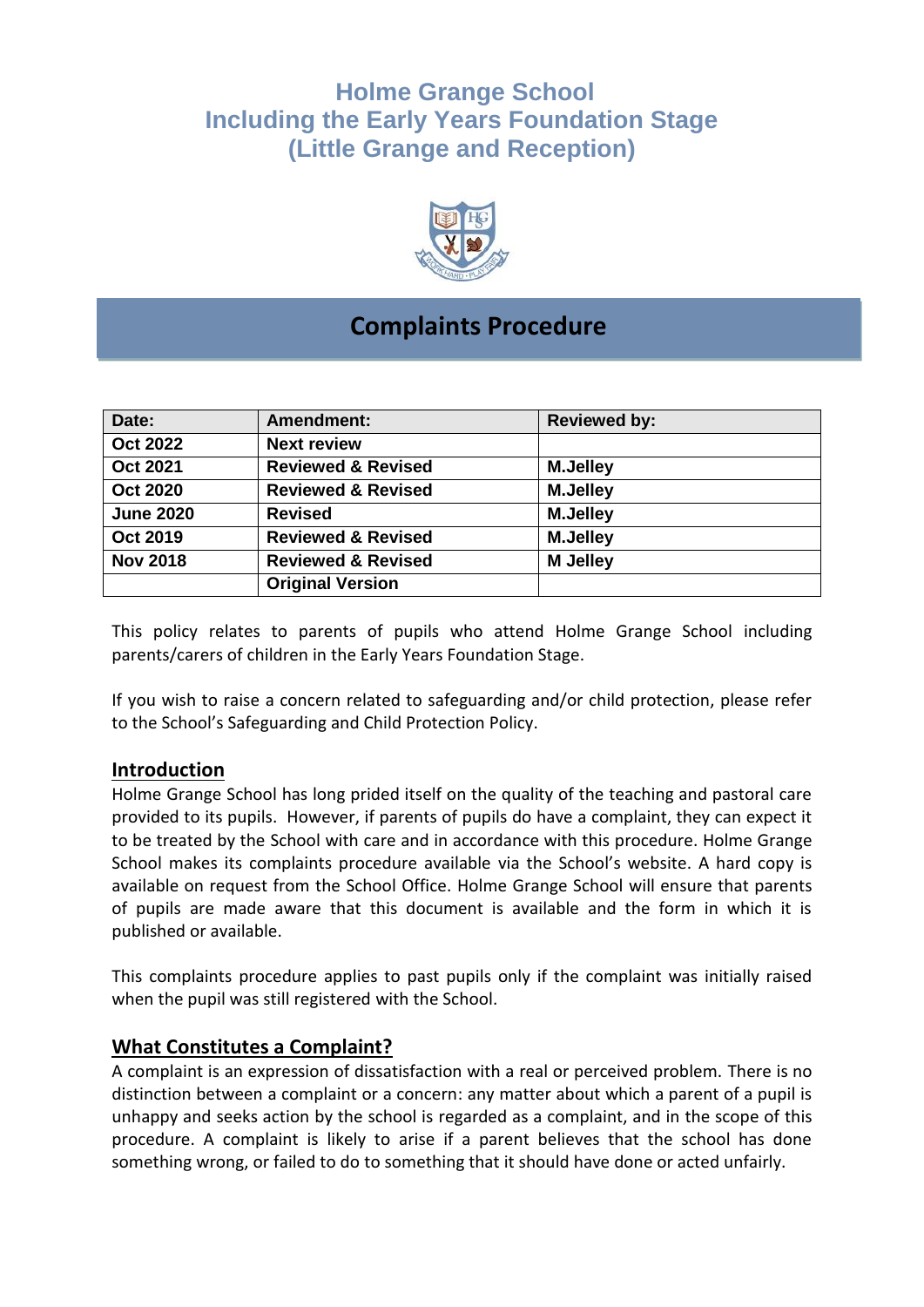Parents can be assured that all concerns and complaints will be treated seriously and confidentially. The school is here for your child and you can be assured that your child will not be penalised for a complaint that you [or your child] raises in good faith.

## **Timeframe for Dealing with Complaints**

All complaints will be handled seriously and sensitively. Received concerns and complaints will normally be acknowledged within 48 hours. It is in everyone's interest to resolve a complaint as speedily as possible:

- The school's target is to complete the first two stages of the procedure (if a complaint progresses past Stage 1, the informal stage) within 28 days.
- Written complaints about the fulfillment of the EYFS requirements will be investigated and the complainant notified of the outcome of the investigation within 28 days.
- Stage 3, the Panel Hearing, normally will be completed within a further 28 days of the conclusion of Stage 2.

## **The Recording of Complaints**

Whilst the formal written record of complaints is limited to all those made in writing under the formal part of the procedure (i.e. those proceeding to Stages 2 and 3), records of all complaints and expressions of concern are kept by the School via their MIS in order for patterns of low-level concern to be monitored. Complainants are requested to provide full details of the complaint in writing. For this purpose, a '*complaints form'* is available for this purpose and may be asked for in order to clarify the issues under discussion (see Appendix III)

Following resolution of a complaint that has progressed to the formal procedure, the Headteacher will keep a written record of these complaints and the stage at which the complaint was resolved (i.e. formal procedure, Stage 2, or Panel Hearing, Stage 3). The School will also record the action taken by the School as a result of any complaint (regardless of whether they are upheld). At the school's discretion, additional records may be kept which may contain the following information:

- Date when the issue was raised
- Name of parent
- Name of pupil
- Description of the issue
- Records of all the investigations (if appropriate)
- Witness statements (if appropriate)
- Name of member (s) of staff handling the issue at each stage
- Copies of all correspondence on the issue (including emails and records of phone conversations)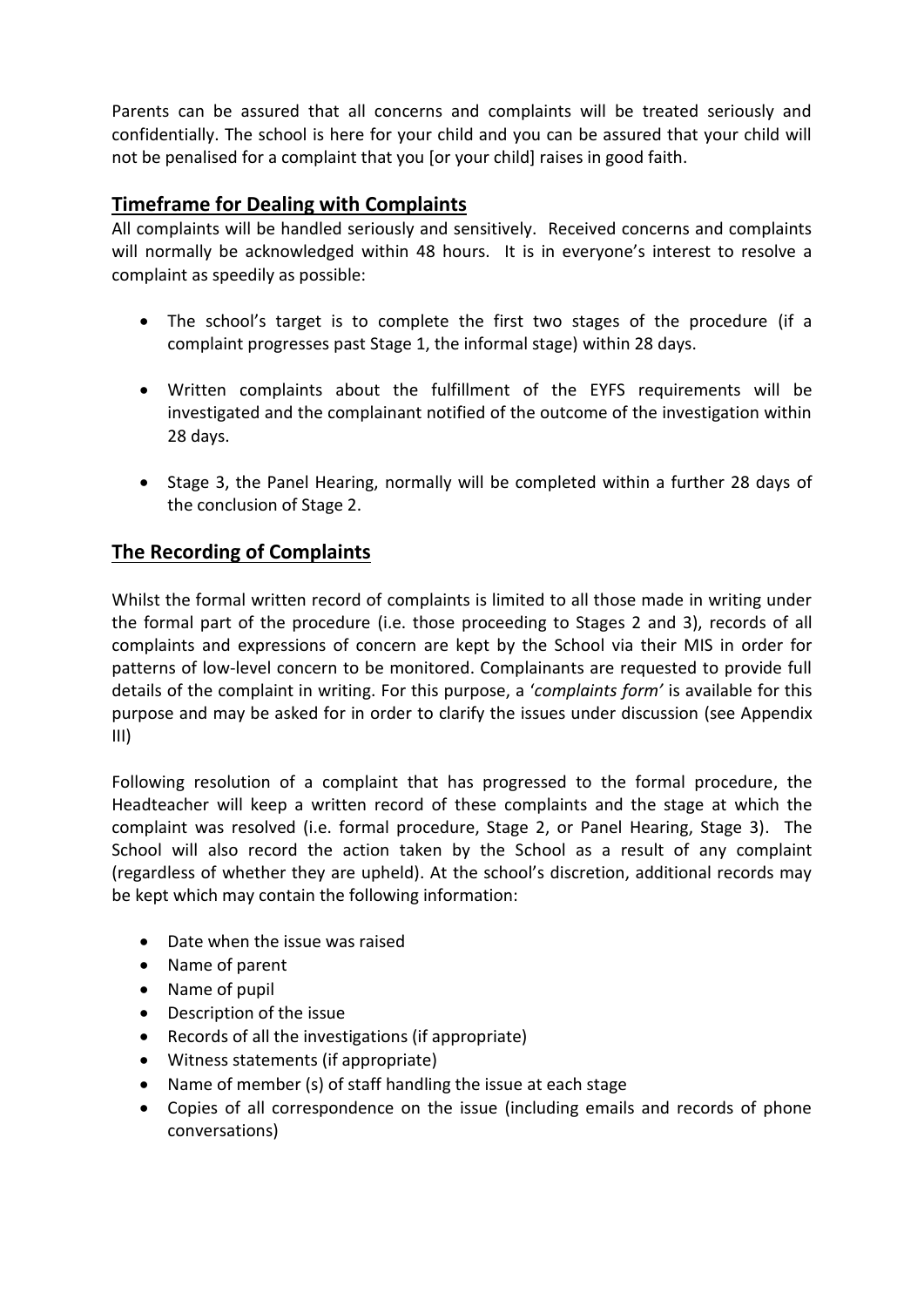Correspondence, statements and records relating to individual complaints will be kept confidential except where the Secretary of State or a body conducting an inspection under section 108 or 109 of the 2008 Act requests access to them.

In the EYFS the record of complaints is made available to Ofsted and ISI on request. If a parents or carer believes the School's EYFS setting is not meeting the EYFS requirements, parents and/or carers may contact ISI and/or Ofsted. Contact details for both organisations are detailed below.

## **Stages of Complaint: Stage 1 – Informal Resolution**

*For further detail on timeframe, please see above: Timeframe for Dealing with Complaints. It is the School's every intention to ensure that complaints and concerns are resolved quickly and informally.* 

- If parents have a complaint they should normally contact their son/daughter's Form Teacher. In many cases, the matter will be resolved by this means, in a timely fashion, to the parents' satisfaction. If the Form teacher cannot resolve the matter alone it may be necessary for him/her to consult the Headteacher of School.
- Complaints made directly to the Headteacher of School will usually be referred to the relevant Form teacher unless the Headteacher of School deems it appropriate for him/her to deal with the matter personally.
- A member of staff managing a complaint will make a written record of the concerns and the date on which they were received. Should the matter not be resolved within 7 days or in the event that the Form teacher and the parent fail to reach a satisfactory resolution then parents will be advised to proceed with their complaint in accordance with Stage 2 of this procedure.
- If, however, the complaint is against the Headteacher, parents should make their complaint directly to the Chairman of Governors.
- Although all formal complaints will be made in writing (see Stage 2), this does not mean that the formal stage is *automatically triggered* whenever a concern is expressed in writing, for example, by email. Complaints will usually only progress to the formal stage after first being considered at Stage 1, the preliminary stage, usually by the Form Teacher, and only then if the complainant intends to escalate a matter to the formal stage.

## **Stage 2 – Formal Resolution**

- If the complaint cannot be resolved on an informal basis then the parents should put their complaint in writing to the Headteacher. The Headteacher will decide, after considering the complaint, the appropriate course of action to take.
- In most cases, the Headteacher will meet the parents concerned, normally within 7 days of receiving the complaint, to discuss the matter. If possible, a resolution will be reached at this stage.
- It may be necessary for the Headteacher to carry out further investigations.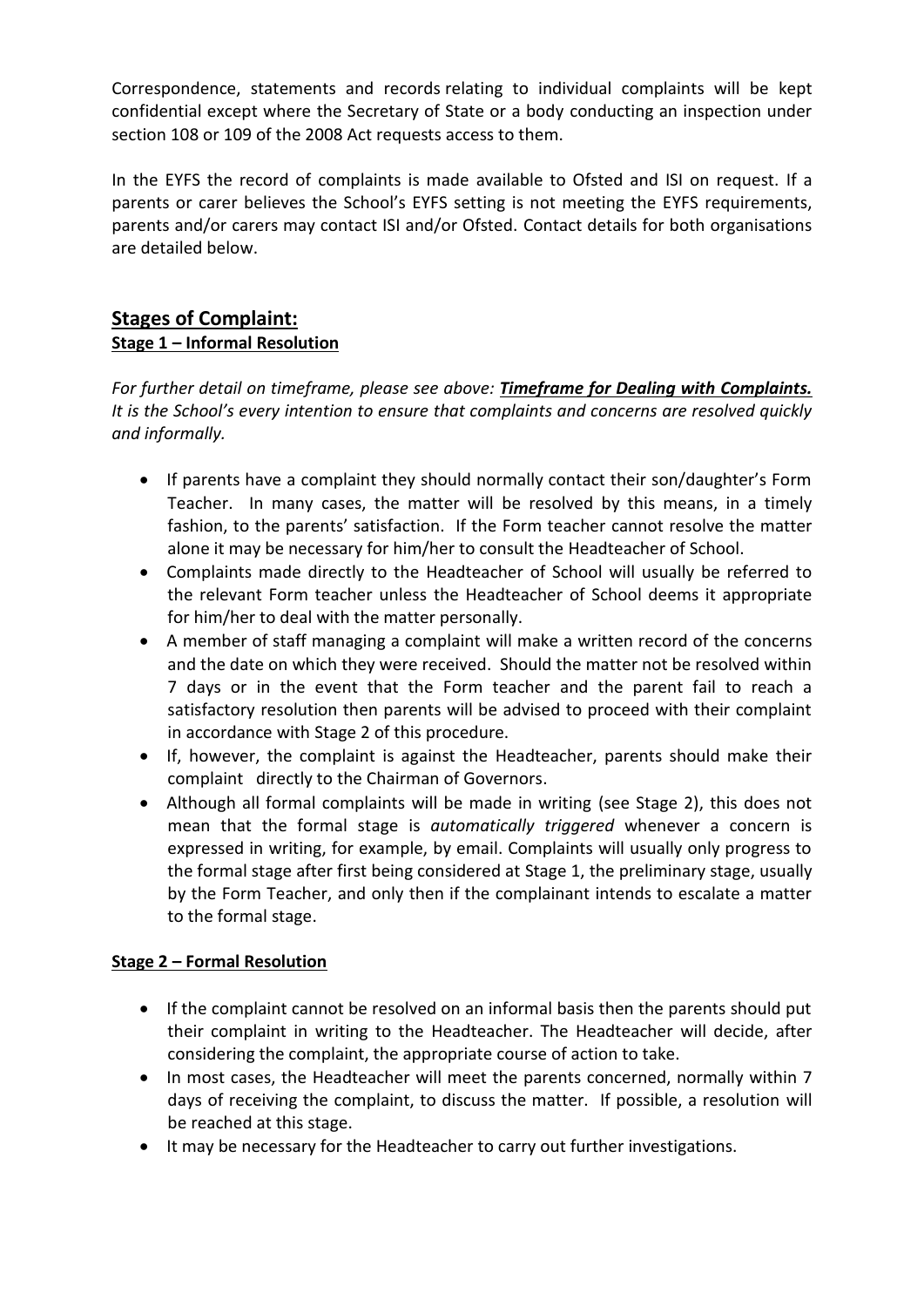- The Headteacher will keep written records of all meetings and interviews held in relation to the complaint.
- Once the Headteacher is satisfied that, so far as is practicable, all of the relevant facts have been established, a decision will be made and parents will be informed of this decision in writing. The Headteacher will also give reasons for the decision.
- If the complaint is against the Headteacher, the Chairman of Governors will call for a full report from the Headteacher and for all the relevant documents. The Chairman may also call for a briefing from members of staff, and will in most cases, speak to or meet with the parents to discuss the matter further. Once the Chairman is satisfied that, so far as is practicable, all of the relevant facts have been established, the parents will be informed of the decision in writing. The Chairman will give reasons for his/her decision.
- If parents are still not satisfied with the decision, they should proceed to Stage 3 of this procedure.

#### **Stage 3 – Panel Hearing**

- If parents seek to invoke Stage 3 (following a failure to reach an earlier resolution), they will be referred to the Convenor*,* who will be appointed by the Governors to call hearings of the Complaints Panel. The Convenor may be contacted c/o the Clerk to the Governors at the School.
- The matter will then be referred to the Complaints Panel for consideration. The Panel will consist of three persons not directly involved in the matters detailed in the complaint, one of whom shall be independent of the management and running of the school. The other two Panel members will be Governors. Each of the Panel members shall be appointed by the Governing Body. The Panel Convenor, on behalf of the Panel, will then acknowledge the complaint and schedule a hearing to take place as soon as practicable and normally within 21 days of the conclusion to Stage 2.
- The parents and the Head/Chairman of Governors will be asked in advance of the meeting whether there are any papers they would like to have considered at the meeting, bearing in mind the need for all to keep the proceedings confidential. The papers will be copied and distributed within a reasonable timeframe in advance of the meeting. If the Panel deems it necessary, it may require that further particulars of the complaint or any related matter be supplied in advance of the hearing.
- The complainant(s) may be accompanied to the panel hearing if they wish. This may be a relative or friend. Legal representation is not appropriate.
- A sufficient amount of time will be committed to the meeting and, if possible, the Panel will resolve the parents' complaint immediately without the need for further investigation.
- Where further investigation is required, the Panel will decide how it should be carried out. After due consideration of all facts they consider relevant, and normally within 7 days of the Hearing, the Panel will reach a decision and may also make recommendations. The decision of the panel shall be final.
- The panel's findings and recommendations will be
	- o provided to the complainant and, where relevant, the person complained about;
	- o available for inspection on the school premises by the proprietor and the headteacher;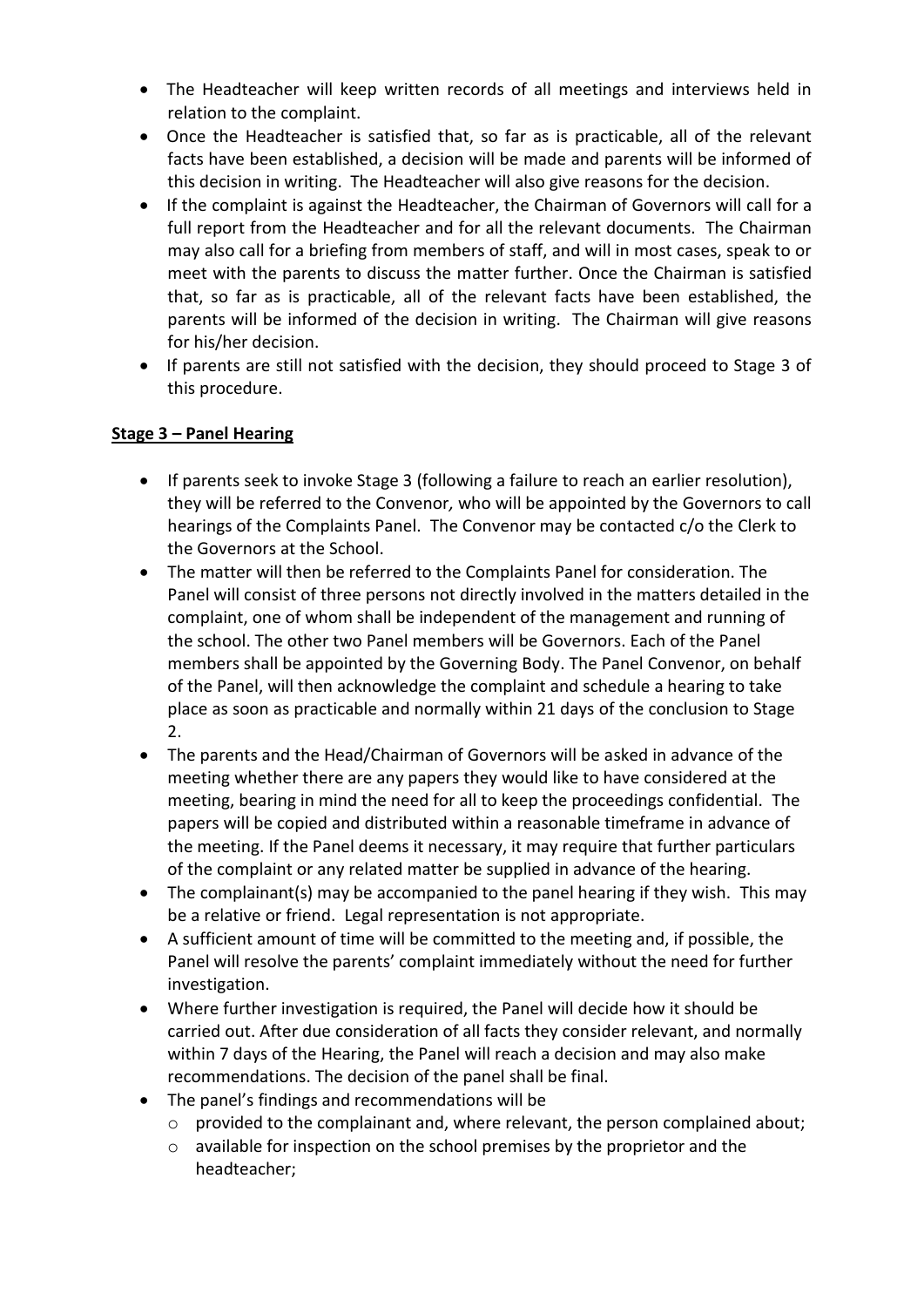• Where a parent has proceeded a complaint to Stage 3, having not been satisfied with the School's response to their complaint at Stage 2 a panel hearing *should* take place unless the parent later indicates that they are now satisfied and do not wish to proceed further<sup>1</sup>.

| <b>INALES</b>        |                                                                                    |  |
|----------------------|------------------------------------------------------------------------------------|--|
| <b>Academic Year</b> | <b>Complaints dealt with at Stage 2</b><br><b>Complaints Dealt with at Stage 3</b> |  |
| 2015-16              |                                                                                    |  |
| 2016-17              |                                                                                    |  |
| 2017-18              |                                                                                    |  |
| 2018-19              |                                                                                    |  |
| 2019-20              |                                                                                    |  |
| 2020-21              |                                                                                    |  |

**Notes** 

1

*WRITTEN COMPLAINTS RELATING TO THE REQUIREMENTS UNDER THE STATUTORY FRAMEWORK FOR THE EYFS:* Holme Grange School will provide the Independent Schools Inspectorate, on request, with a written record of all complaints made during any specified period, and the action which was taken as a result of each complaint. The record of any such complaints will be kept for at least three years.

 $1$  The panel hearing should, therefore, proceed not withstanding that the parent may subsequently decide not to attend. If necessary, the panel should consider the parent's complaint in his/her absence and issue findings on the substance of the complaint thereby bringing the matter to a conclusion. The requirement for the panel to proceed does not prevent the School from accommodating parental availability for dates or considering comments concerning panel composition.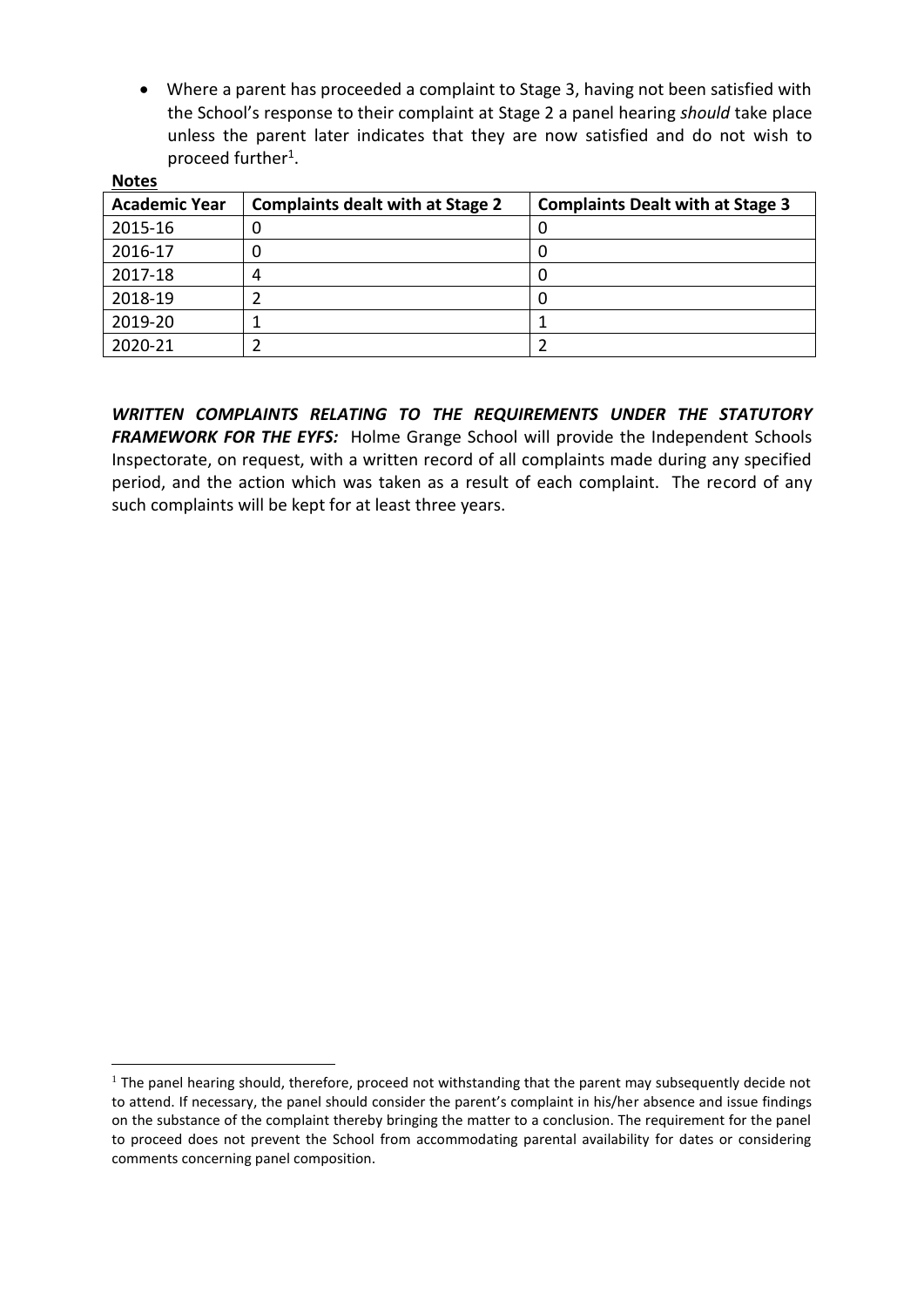#### **Appendix I**

#### **Complaints Procedure – Independent Member of the Panel**

The following guidance comes from a letter sent by the DfE to the ISC General Secretary in 2002. Although dated, the advice is extant.

*Whilst we do not intend to be prescriptive our general view is that suitable people would be those who have held positions of responsibility and who are used to analysing evidence and putting forward balanced arguments/points. It would add credibility if independent panel members had some standing in the local community. In this connection serving or retired business people, civil servants, Headteachers or senior members of staff at other schools, people with a legal background – perhaps retired members of the Police Force – might be considered suitable by schools. Schools will have their own views and may well have other suitable suggestions to make.*

*You asked if it would be acceptable to appoint former governors or staff of the school as the independent panel member. The regulations do not preclude this since the stipulation is that the person must be independent of the management and running of the school. Clearly former governors or staff would not have any such involvement. However, schools should bear in mind that they may be subject to criticism that such people would remain too close to the school and would not be truly independent.*

This was expanded in the DfE's Registration of Independent Schools Information Pack of July 2011:

*Whilst we do not wish to be prescriptive about who schools should appoint as an*  independent person our general view is that people who have held a position of *responsibility and who are used to analysing evidence and putting forward balanced arguments would be suitable. Examples of persons likely to be suitable are serving or retired business people, civil servants, Headteachers or senior members of staff at other schools, people with a legal background and retired members of the Police Force might be considered by schools. Schools will of course have their own views.*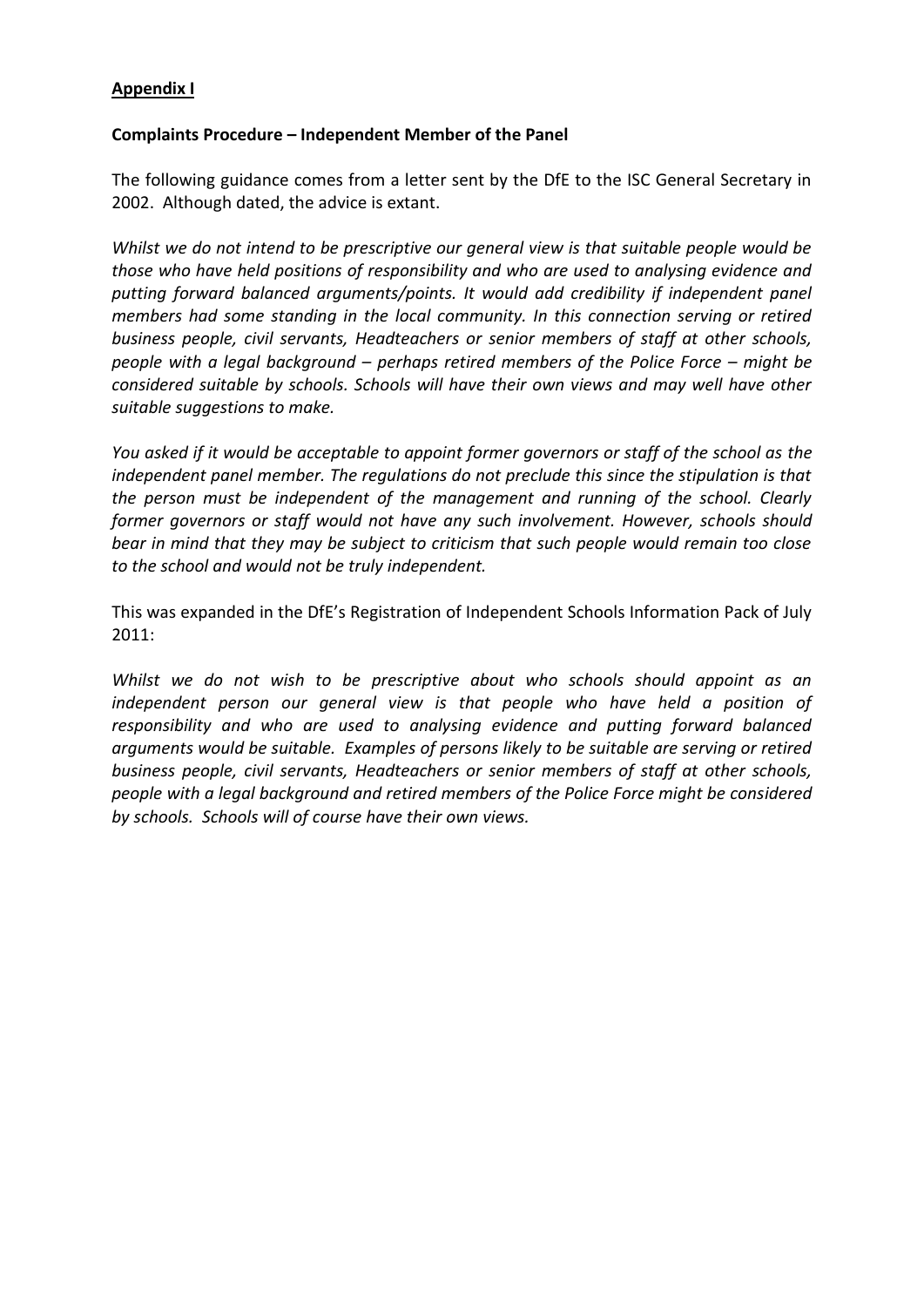#### **Appendix II - Contact details**

#### **The Chair of Governors, Mrs Sue Northend**:

Holme Grange School Heathlands Road Wokingham Berkshire RG40 3AL

#### **Clerk to the Governors**

Holme Grange School Heathlands Road Wokingham RG40 3AL

*COMPLAINTS TO THE INDEPENDENT SCHOOLS INSPECTORATE REGARDING EYFS SERVICE*  **PROVIDERS:** Parents may also complain directly to the Independent Schools Inspectorate if they wish. Independent Schools Inspectorate may be contacted on 020 7600 0100, or [concerns@isi.net.](mailto:concerns@isi.net) You may also write to:

The Independent School's Inspectorate Cap House, 9-12 Long Lane, London EC1A 9HA.

To contact OFSTED: [enquiries@ofsted.gov.uk](mailto:enquiries@ofsted.gov.uk) **Ofsted** Piccadilly Gate Store Street Manchester M1 2WD

0300 123 4666